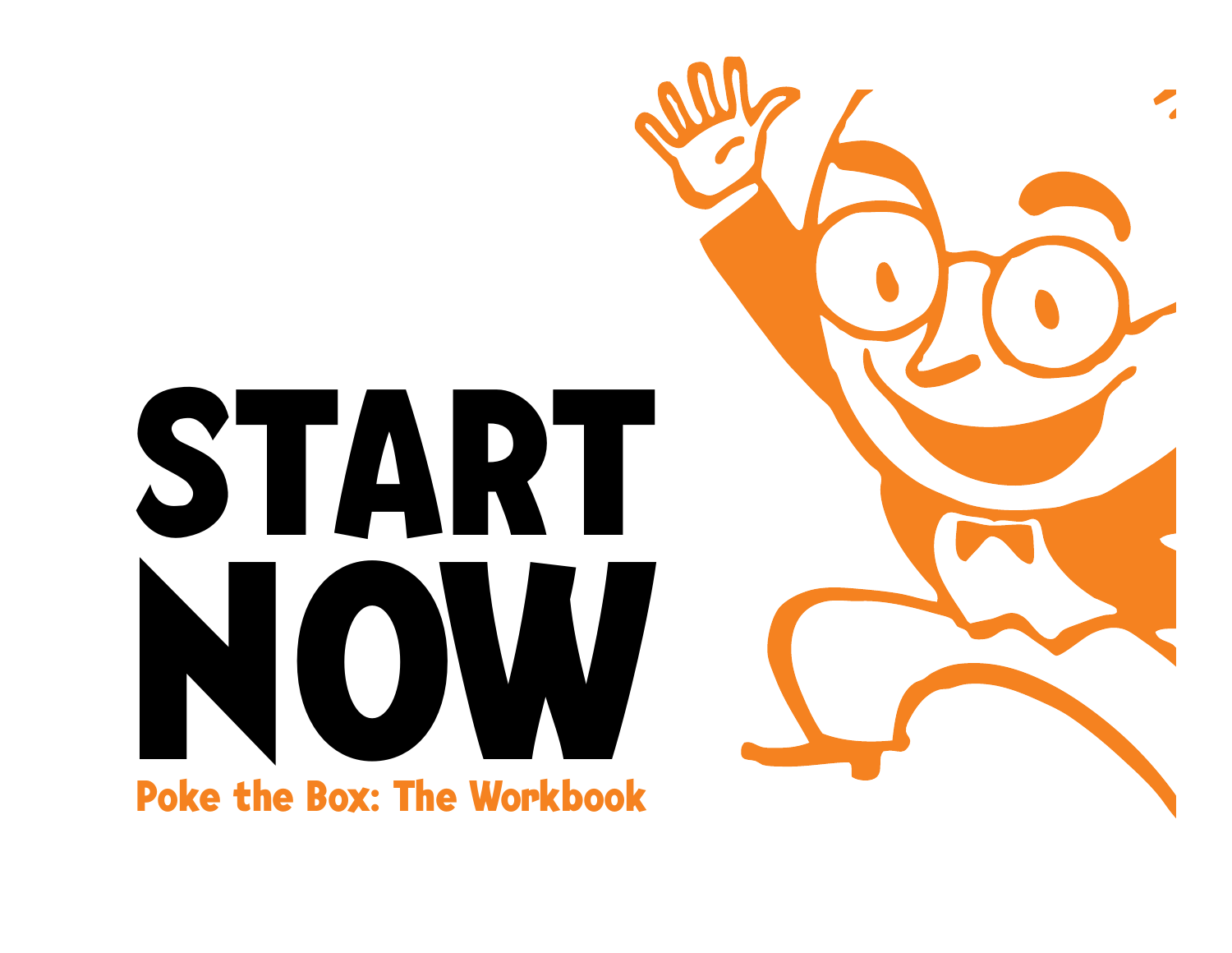*What would our world look like if more people started projects, made a ruckus, and took risks?*

*Seth Godin*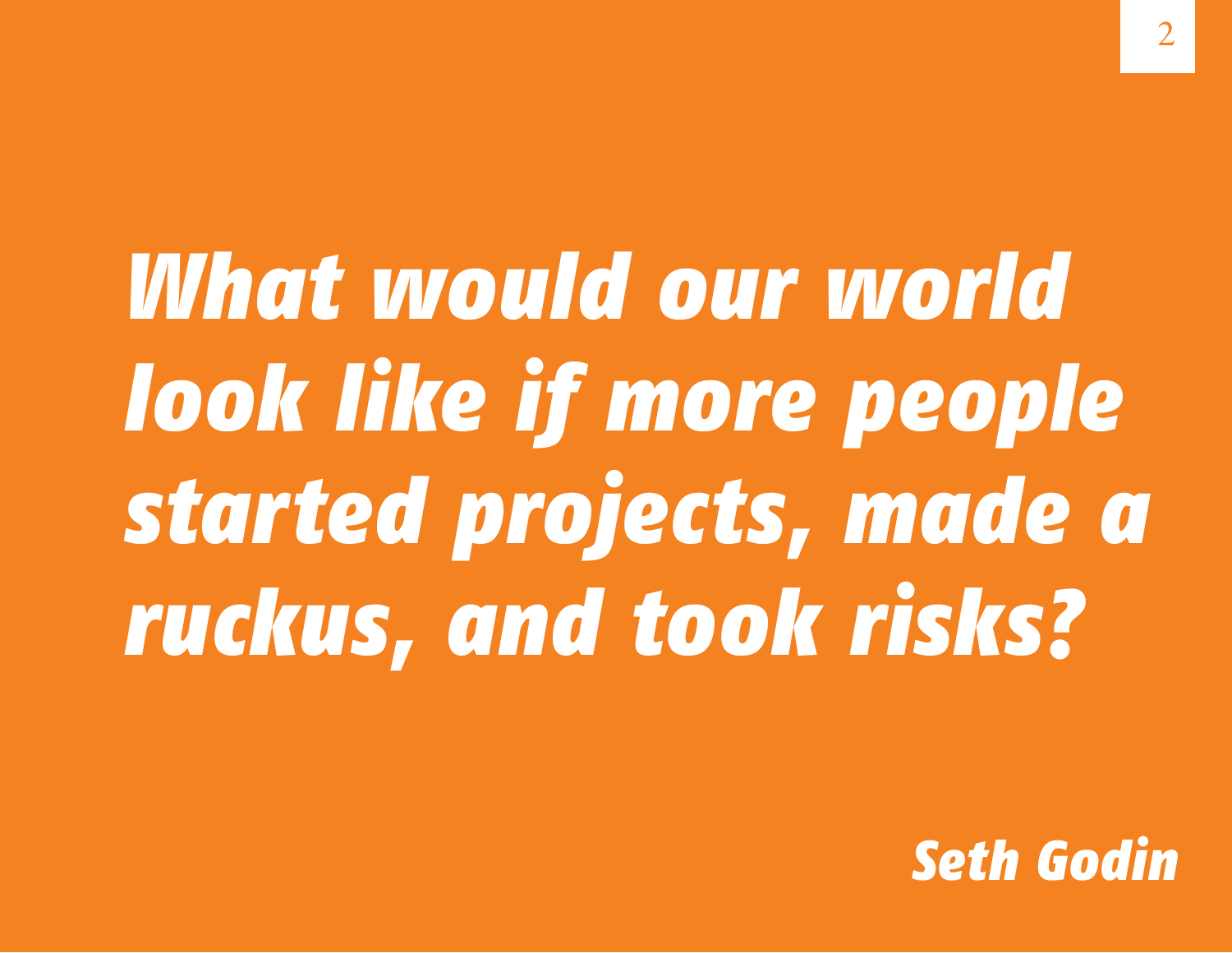#### **About** *Poke the Box*

*Poke the Box* is Seth Godin's latest book and the first book coming to you from The Domino Project, a pioneering publishing venture launched by Seth and powered by Amazon. *Poke the Box* is a book about taking initiative, a first step toward creating change. This study guide is brought to you by The Domino Project and we hope you use it as a guide to start poking.

#### **About This Workbook**

This workbook was written to ask one basic question:

#### What would our world look like if more people started projects, made a ruckus, and took more risks?

If you are up for the challenge of helping us make that vision a reality, please read on. Be warned that we are going to push you to go beyond the point of no return, to commit yourself and make something happen.

If you like this workbook, please send it to everyone who needs to read it. Feel free to email this file directly or post it on your blog.

There are more questions here than answers. That's intentional. The answers come from you. This will require you to explore corners of your life where you hesitate, procrastinate, or weasel your way out because you're afraid.

We've filled these pages with quotes, action items, and excerpts to light a fire under you and get you started.



[Click the cover to learn more about](http://www.amazon.com/Poke-Box-Seth-Godin/dp/1936719002/ref=amb_link_355234762_2?pf_rd_m=ATVPDKIKX0DER&pf_rd_s=center-2&pf_rd_r=1YQC7RQSDG5JPYVTBM5H&pf_rd_t=1401&pf_rd_p=1287619262&pf_rd_i=1000653261) *Poke the Box*.

# Let's light a fire...<br>**shall** we?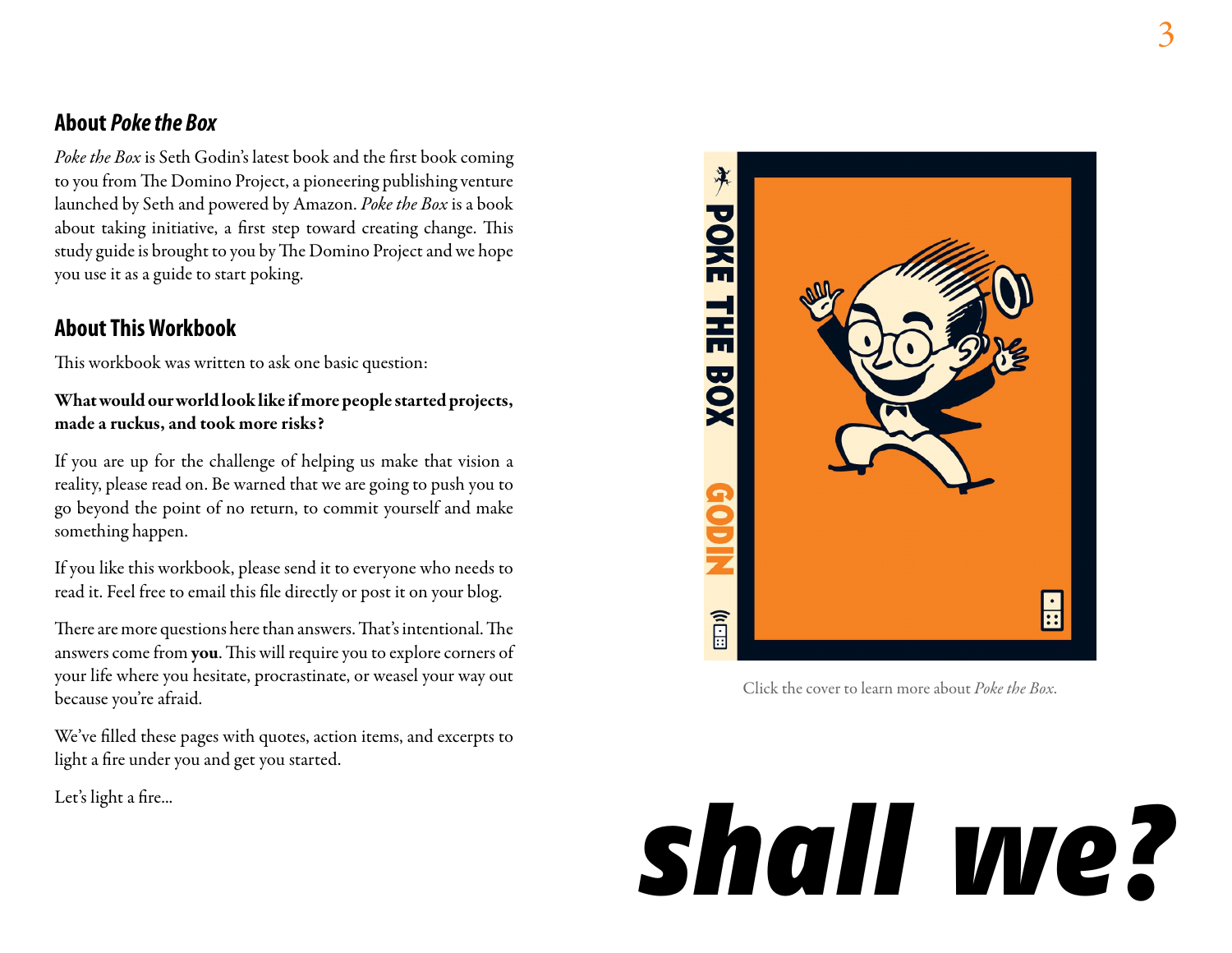# *The job isn't to catch up to the status quo; the job is to invent the status quo.*

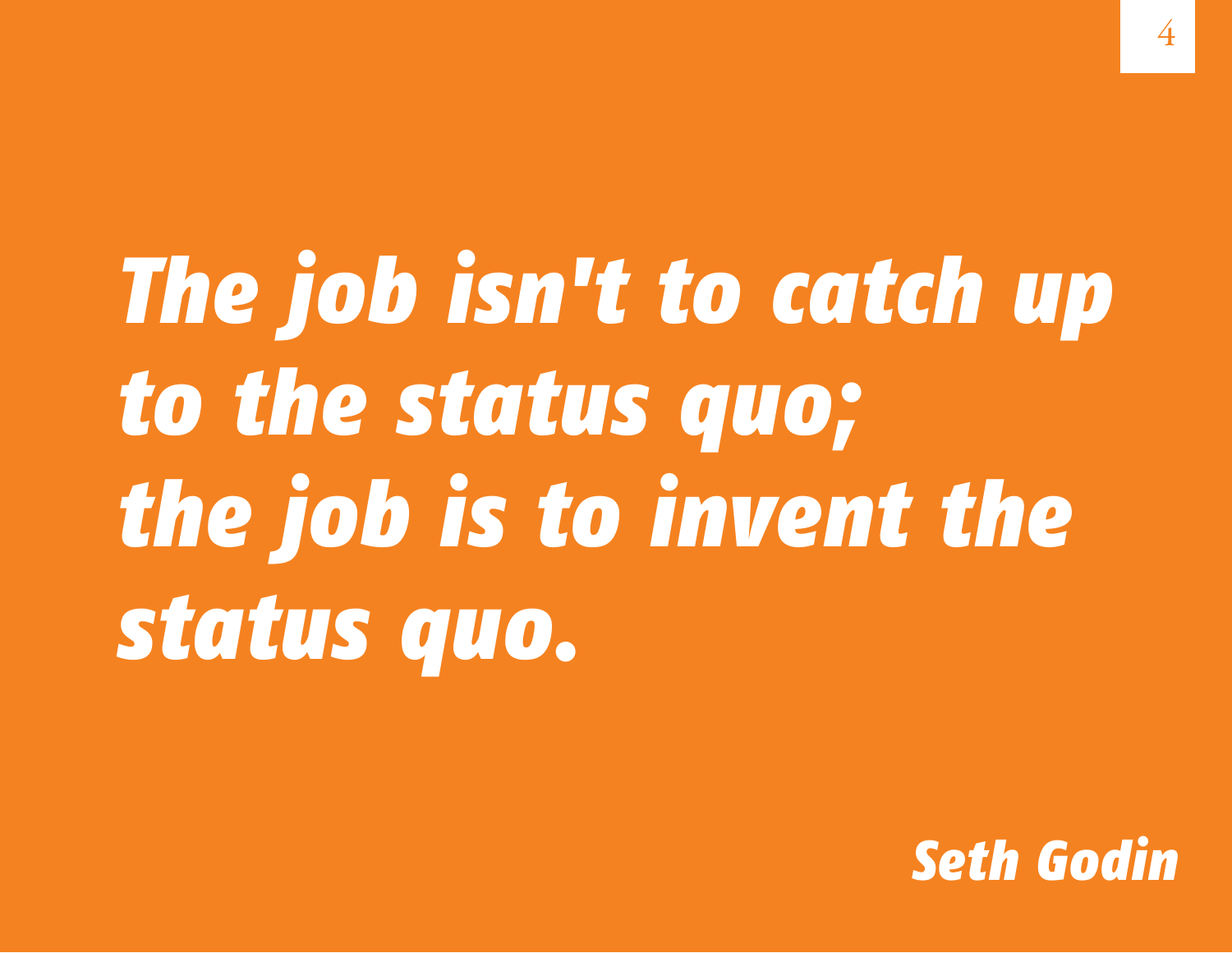#### **GO**

The simple thing that separates successful individuals from those who languish is the very thing that separates exciting and growing organizations from those that stagnate and die.

#### Starting.

What if more people began to speak up, notice things, and start things? Our world, the people around us, and our attitude about what we did all day would change. All it takes is initiative. Even just a bit.

#### **How To Get Started In Three Easy Steps**

Winners have turned initiative into a passion and a practice.

Here's how:

1. Don't think about it.

2. Just start.

3. Keep starting.

#### **Where Do Good Ideas Come From?**

You.

You who are willing to think out loud, to act on instinct, to broach the un-broachable. Yes, you've done this at least once before in your life.

Now look that list over and add more and some more. Now you have a new problem: you're on the hook to start something.

### Make a list of what you should have, could have, would have done "if only."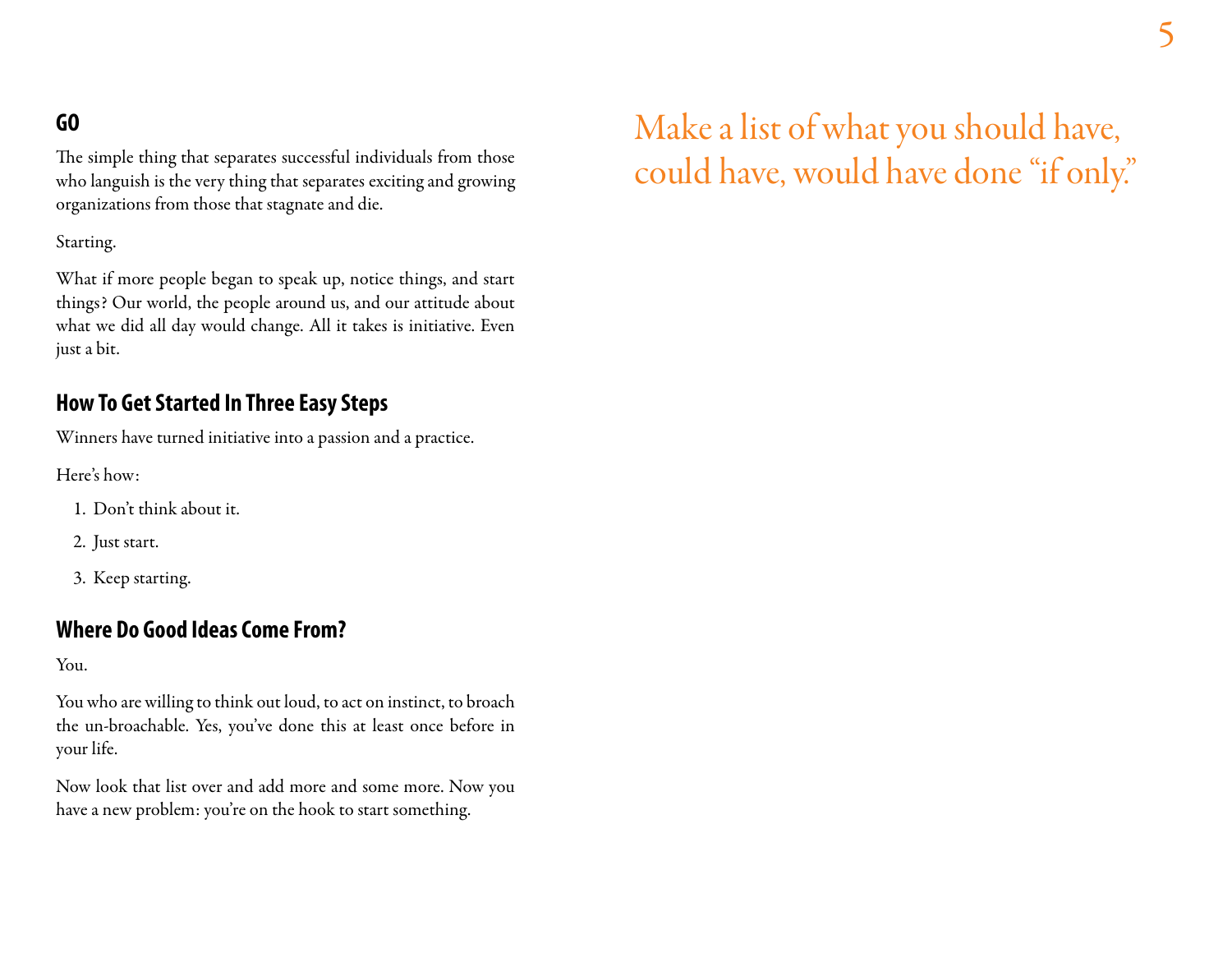# *The most common way people give up their power is by thinking they don't have any.*

*Alice Walker*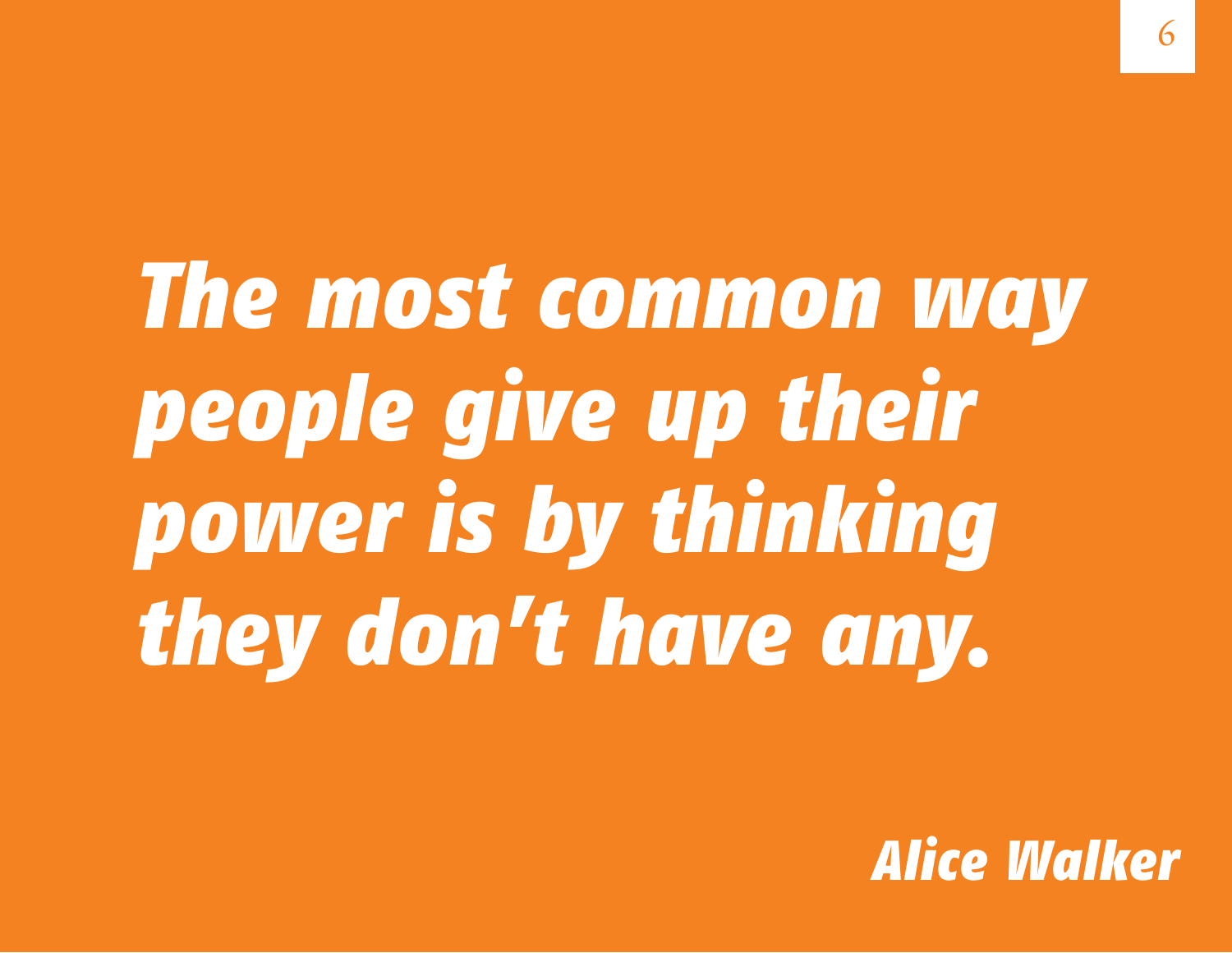#### **Talk Yourself Into It**

Did you have an idea but talked yourself out of it? Did you convince yourself that your great idea would just take too much time and effort? Perhaps you concluded that if it's such a great idea someone has probably already done it or will do it.

Think again.

Why not the more the merrier? Add yours to the mix. Steve Jobs *and* Paul Allen. Dogfish Head *and* Magic Hat. Why can't your contribution sit next to Emerson's or Jagger's?

It can, in fact.

#### **Pick Yourself**

Why is it that many successful people assume that permission to start comes from being validated by someone else?

Even the most creative and entrepreneurial people among us believe that they have to wait to be chosen. Authors wait to be chosen by an agent and then by a publisher. Entrepreneurs find themselves waiting to be chosen by a venture capitalist or investor. 'Pick me' acknowledges the power of the system and passes responsibility to someone else to initiate.

#### **Get Into The Habit Of Starting**

Make your schedule before you start. Don't allow setbacks or anxiety or fear to push you to distract yourself from your task. If you're doing hard work and still getting rejected, failing, working it out, writing and rewriting and rewriting—this is not the best time to slack off.

Keep going, nap later.

## *We are what we repeatedly do. Excellence, then, is not an act but a habit*

*Aristotle*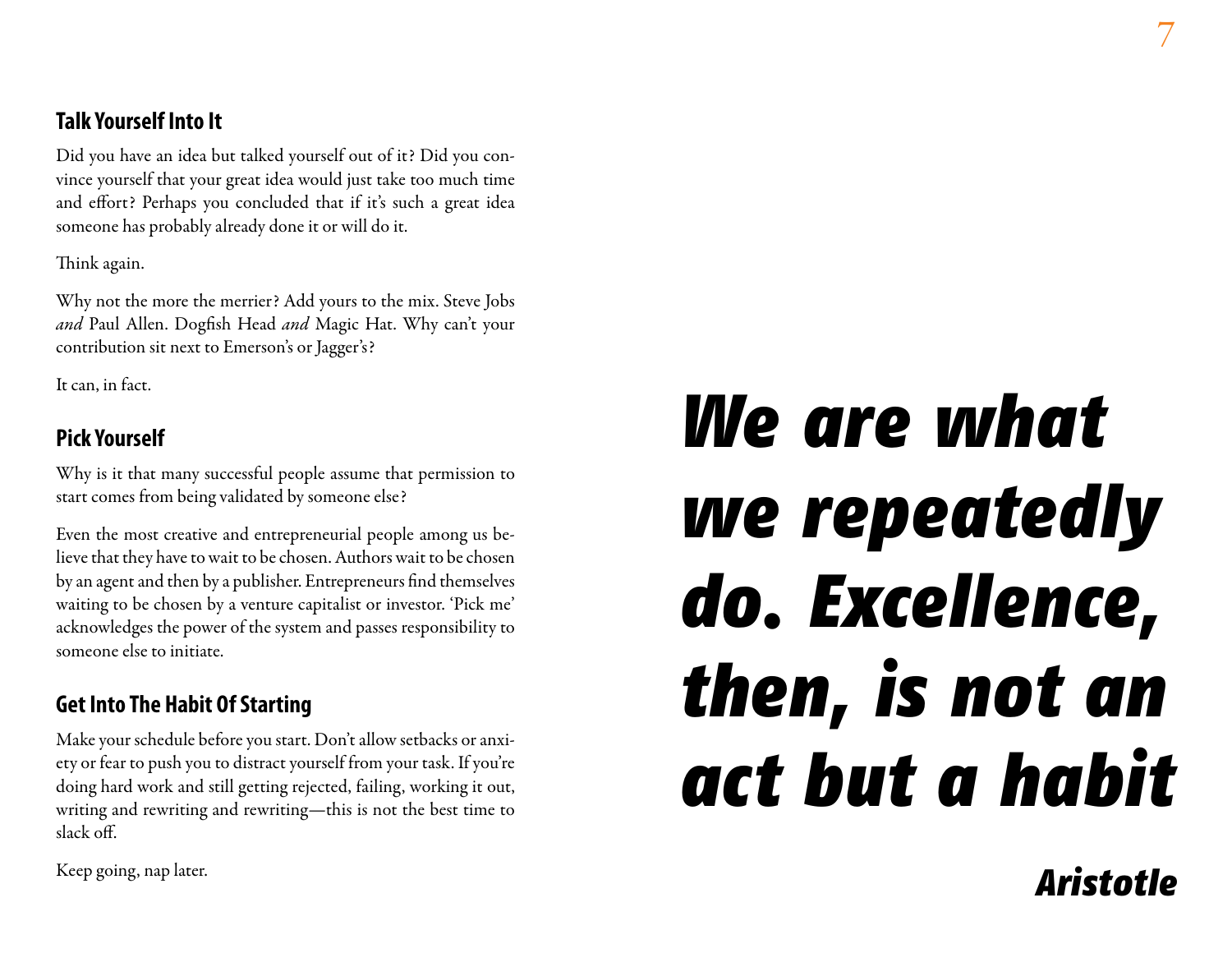Choose one thing you could start today. Make it simple—make file folders—or make it grand: write a proposal to Delta airlines to eliminate the Styrofoam cups they use and replace them with the recycled cardboard cups you are going to develop and design with advertising space for additional revenue.

Got it?

Ok, now do it.

#### **Let's Go**

What differentiates us from every other creature is that we willingly and frequently go places we've not gone before. We approach life open to discovery, surprise, and the risk of exploration.

Here's the scary part: going somewhere new is risky.

Here's the good part: it's usually not as risky as we think it is going to be. In fact, it could be fun and often leads to further adventures.

#### **Risking It All?**

What are you afraid might happen if you took action on your ideas? Do you worry that you will be destroyed? Your reputation ruined? Or like most people are you really afraid that you might actually succeed?

When you try something new or take a risk, you often feel uncomfortable, fearful, and insecure about making mistakes. That is natural, but it's not natural to stop here. Most times we stop here. But if we continue, there's a (high) chance that we'll overcome our fear and get to a place of confidence, knowledge and a faith in our abilities. And there is nothing wrong with making a few mistakes –or many. In fact, that's how we learn what not to do.

## *All growth is a leap in the dark, a spontaneous, unpremeditated act without benefit of experience.*

*Henry Miller*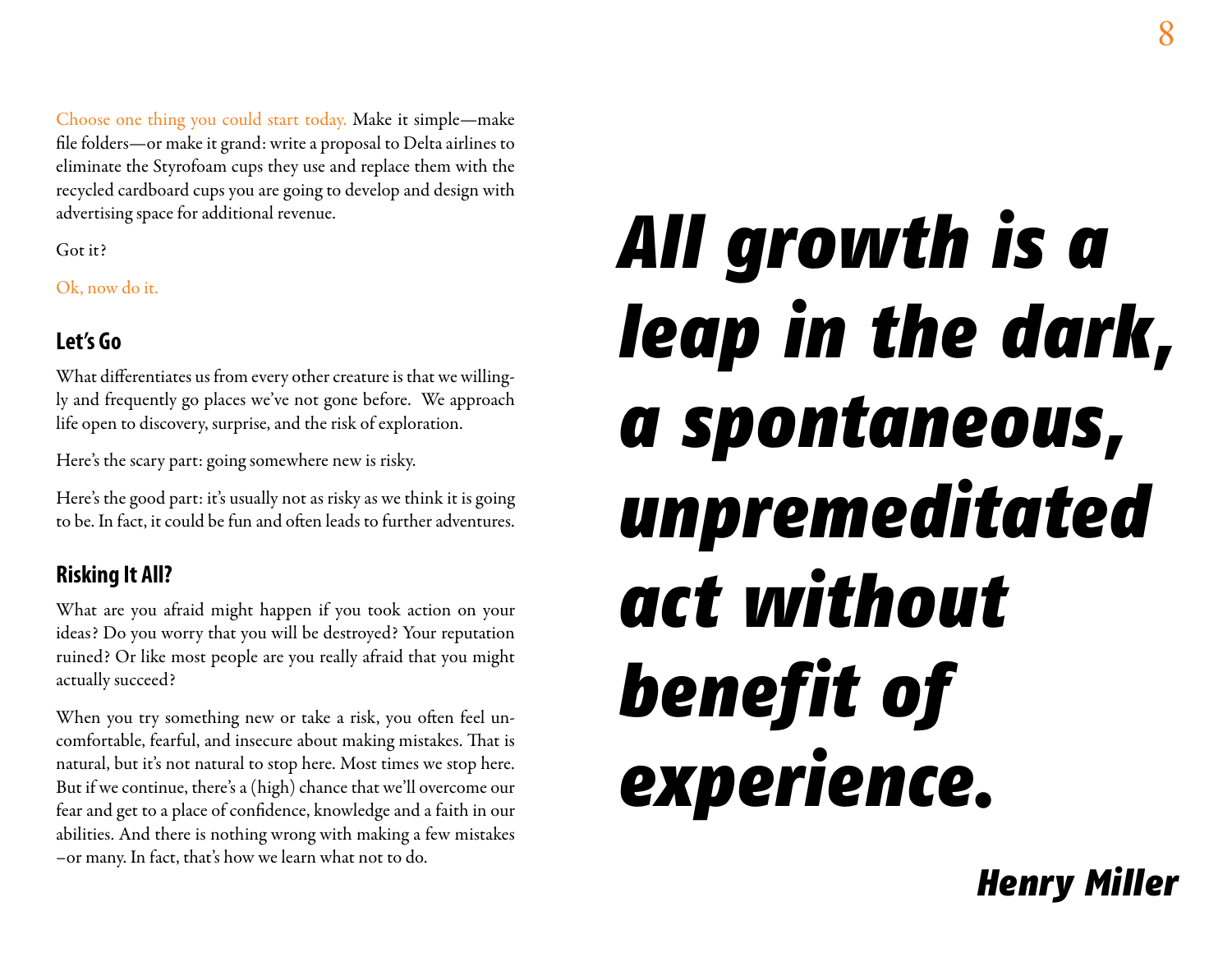*Adventure comes with no guarantees or promises. Risk and reward are conjoined twins—and that's why my favorite piece of advice needs translation but no disclaimers: Fortuna fortes adjuvat. 'Fortune favors the brave'. In other words, there are many good reasons not to toss your life up in the air and see where it lands. Just don't let* 

*fear be one of them.*

*Mary South*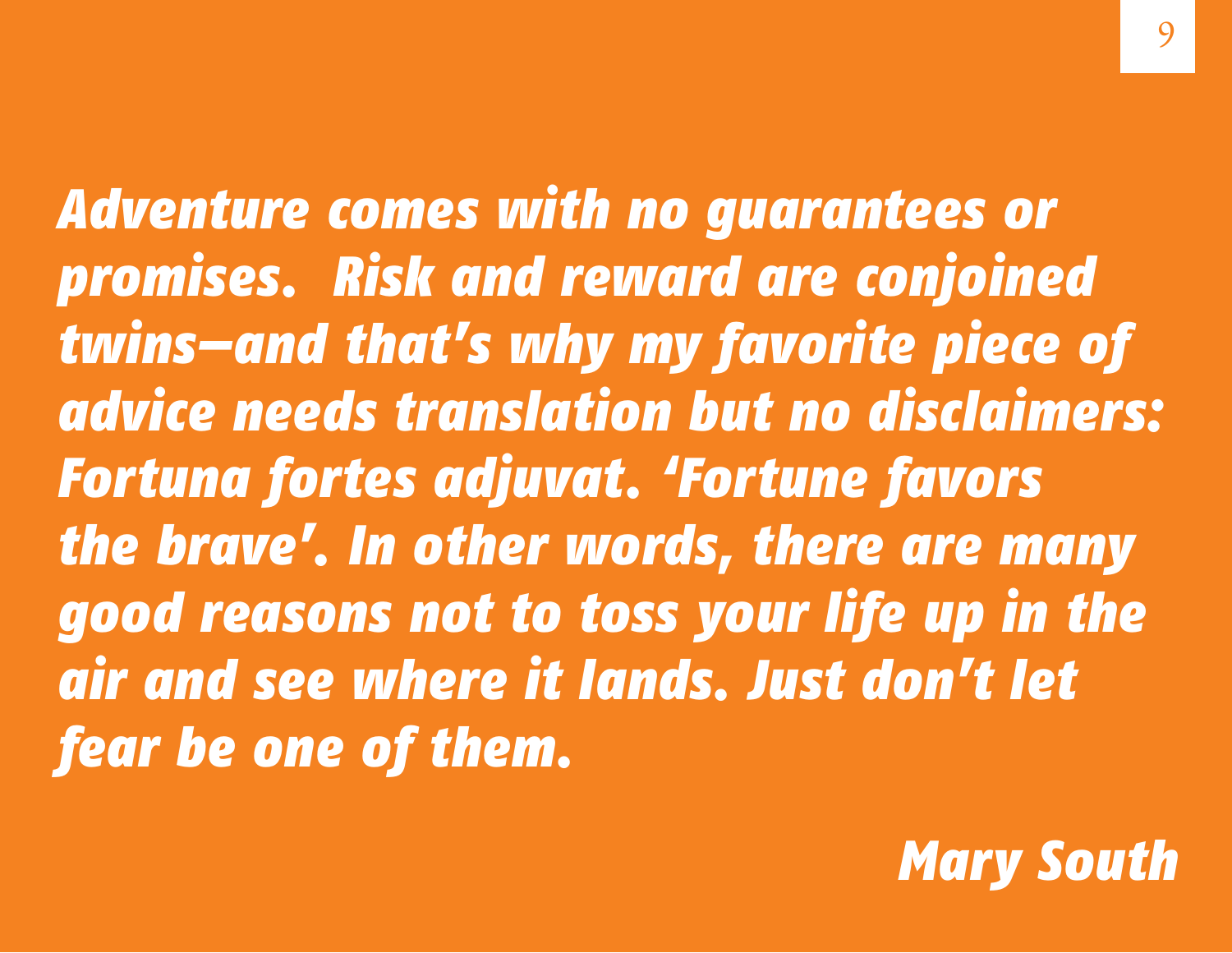The journey is what takes us from novice to experienced, from scared to wise. Sticking with it when it's risky is what gets you to the other side.

#### **Facing The Inevitable**

Some common fears:

We'll look stupid and people will laugh at us. We've had this happen to us and the embarrassment was more than we could bear. It's hard to try anything new after that.

We'll fail, miserably. Yes, we might. We've failed more times than we can count, but unless you're free climbing Yosemite's El Capitan chances are failing won't kill you.

We'll hurt someone we love. This one is hard. We don't want our mistakes to hurt our friends and family or disappoint the ones we love.

We might not be able to immediately grapple with the root of our fears, but knowing the source might sort out what's risky and what just feels risky because we're not used to taking initiative.

#### **Spring Training For Risk Takers**

Like an athlete who trains for game day, you need to train yourself to take a risk. You'll need practice, the right support, and a dose of courage.

We're not trained to take risks, but we are trained to hold meetings, stop talking when we're told to, and stay the course. We're told to look for security and to silence our creativity if it speaks

### What is your biggest fear about starting?

### What would happen if that fear came true?

### Would it stop you from trying again?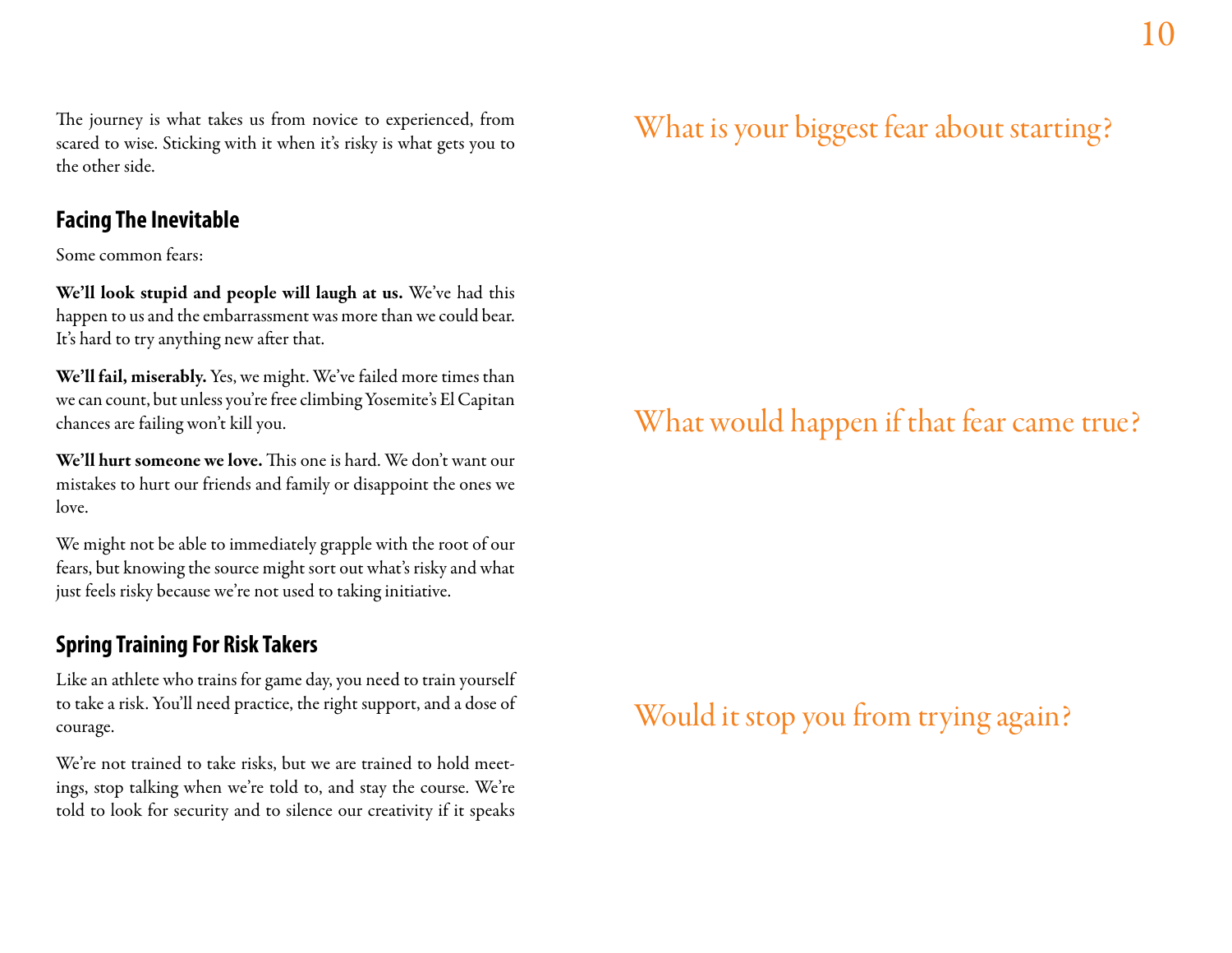*Don't bother just to be better than your contemporaries or predecessors. Try to be better than yourself.*

*William Faulkner*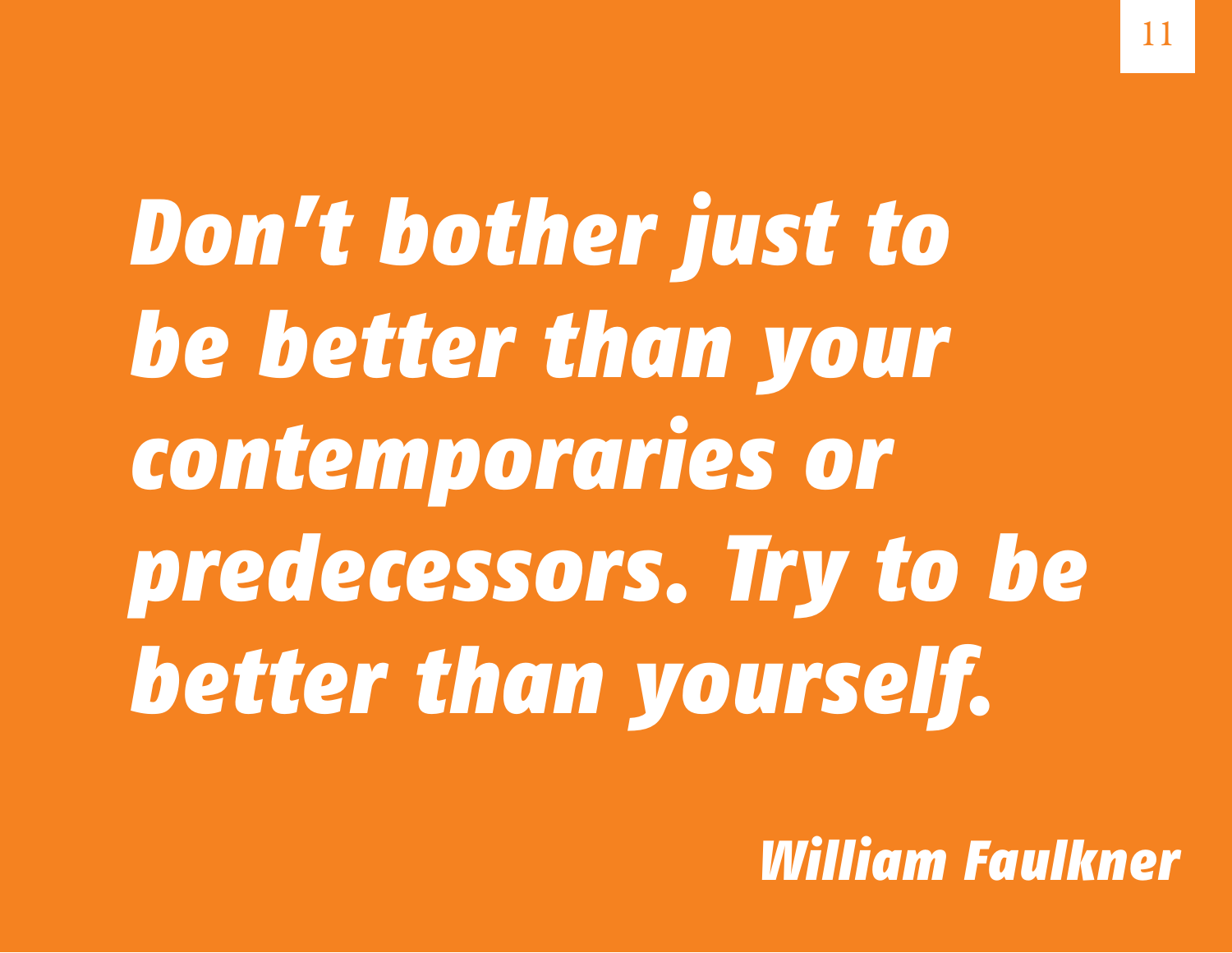too loudly. Initiative hides from cultures and companies that ask us to fit in.

Starting thrives on our ability to play, to humor ourselves, to look at things in a unique way. It's not easy, but that's why it's worth the trouble.

#### **Starters Everywhere, Unite!**

Starters need support.

Is there a group of people who will support your initiative? These are the people you should surround yourself with when you're starting something. These are the people you want in your corner when you're experimenting.

Make a list of these heros. These could be friends, strangers, stuffed animals – anything and anyone who you can look to when you want to give up.

What type of training do you think is necessary to start things more often?

What support will you need as you begin to poke?

Is there a group of people who will support your initiative?

# **HEROES**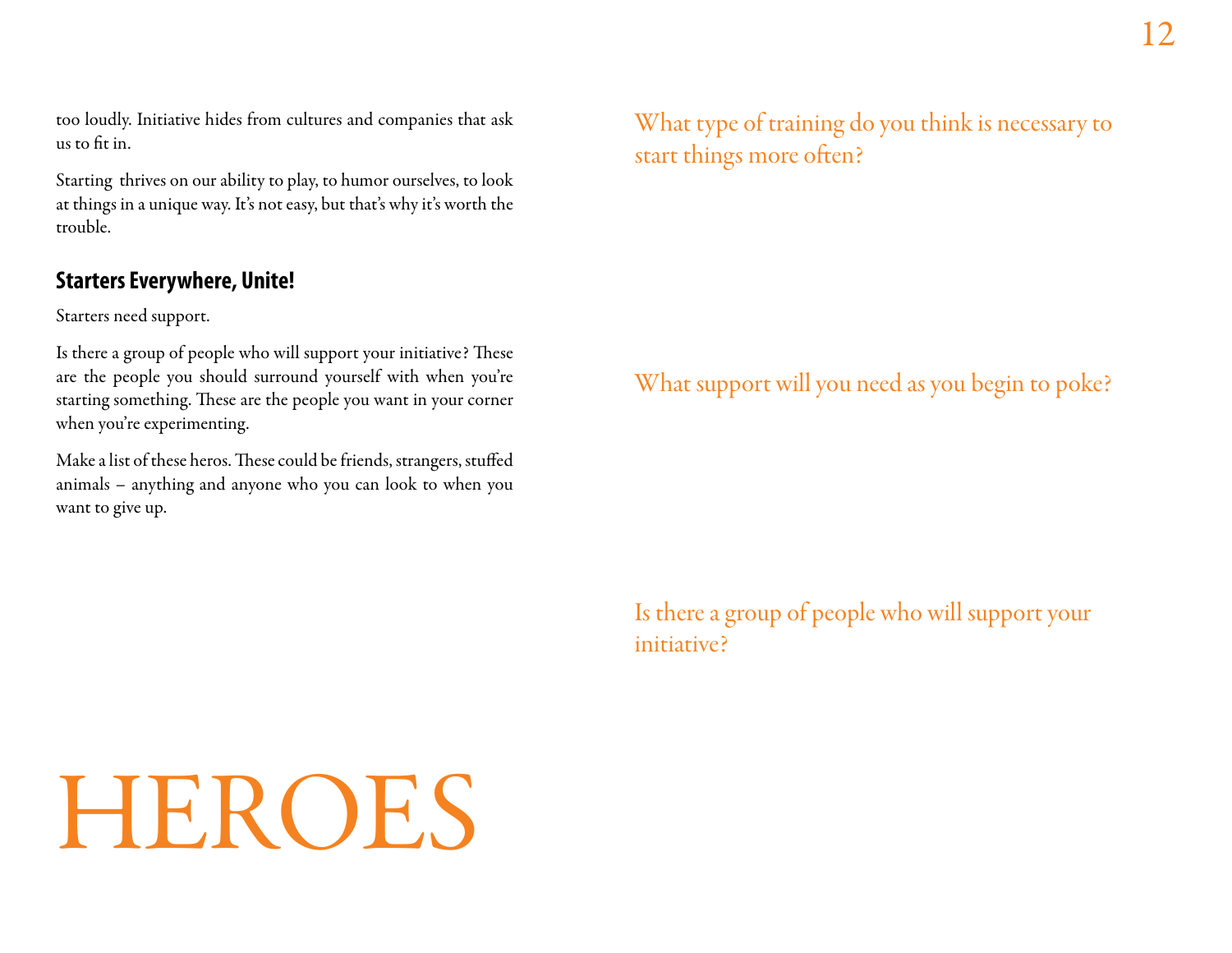*My favorite lesson is that you need to surround yourself with likeminded people, and that putting yourself in the right circumstances can protect you.*

*Po Bronson*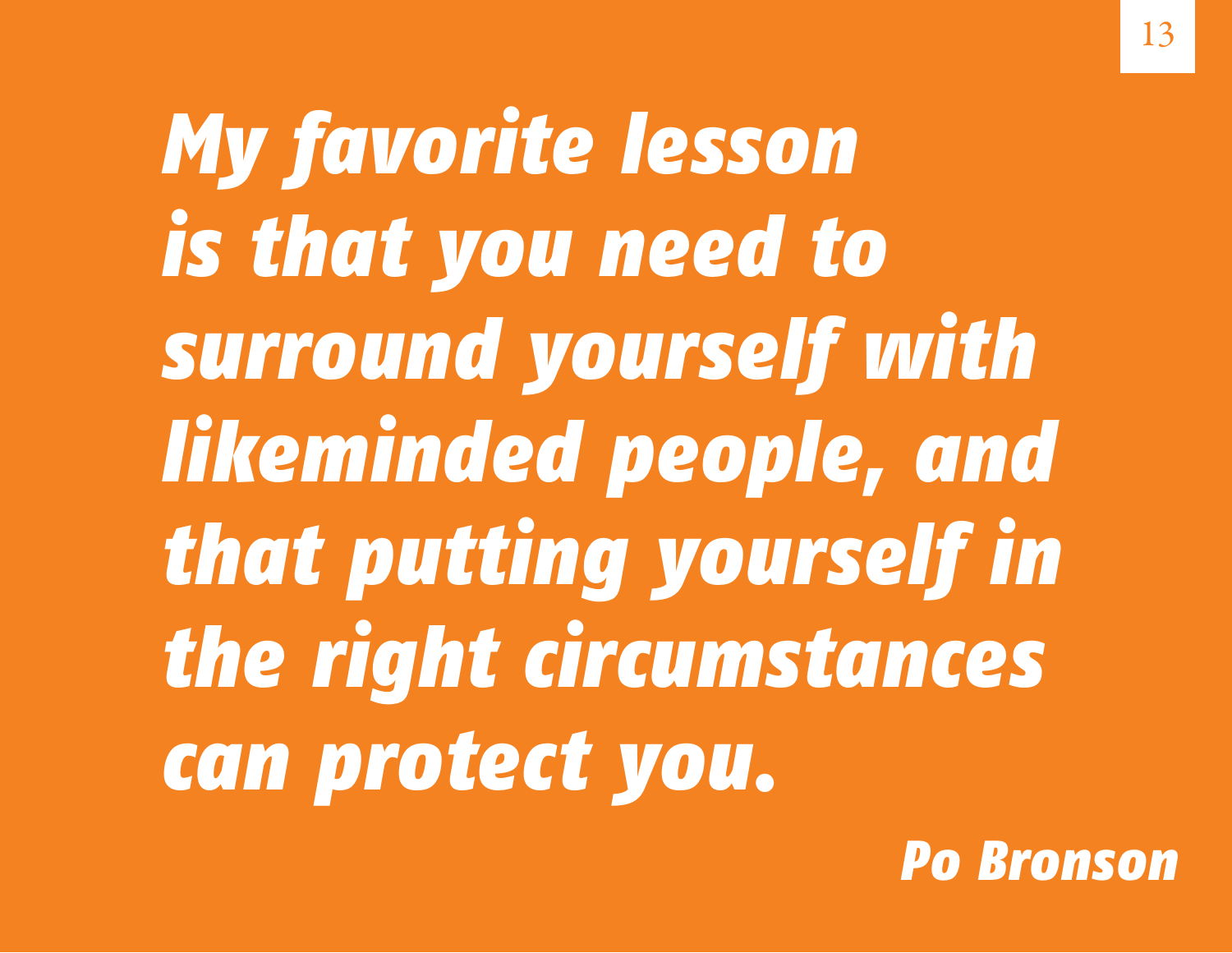Is there a group of people who will derail your efforts? Do you have a friend that criticizes more often than lends a hand? Do you have a family member or a co-worker that's always telling you why you shouldn't do something?

These are the people you should steer clear of as you start. Your new job of starting is hard enough, without having extra negative energy around you. You don't need to explain your project and why you're doing it. Your job is to believe in it and keep on track.

Return to that list of supportive heros, these are the people you want to talk to if you need help or advice with your new initiative. You will also need them to remind you that they are more important than your detractors.

#### Is there a group of people who will derail your efforts?

How will you be resilient and keep up your poking when your environment doesn't support it?

What will be your weapons against people who tell you to lay low and avoid taking a chance?

# ENEMIES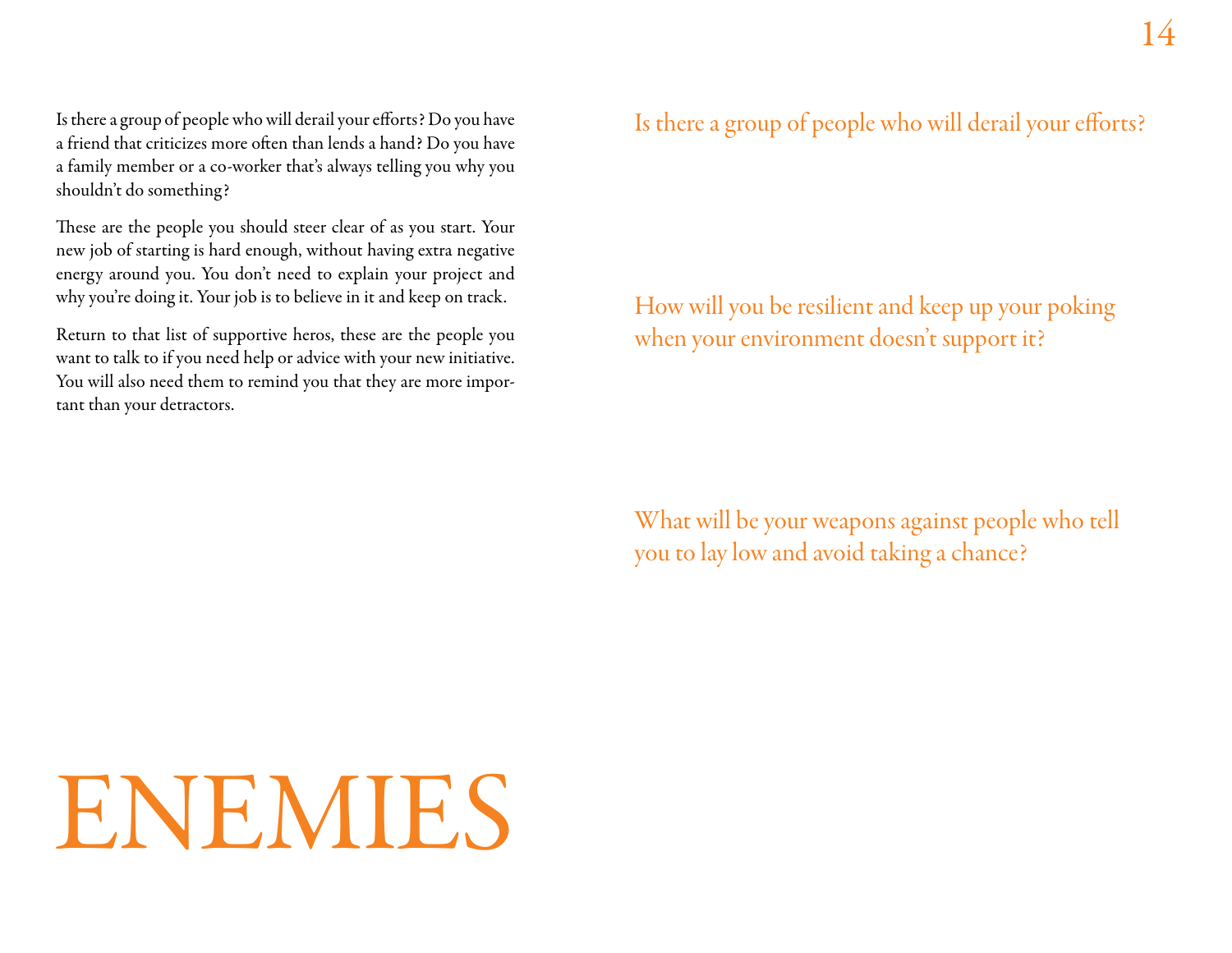#### **Start. Stop. Start. Stop. Start**

Think about this for a minute: Is there something stopping you from starting that new project?

Sometimes just as we're about to start, we give in to our fear.

Acknowledge that feeling. But don't give in.

#### **Take A Look At Yourself: You're A Risk Taker**

When did you do something that felt risky? What made you do it? How did you feel after you did it?

What does taking risks mean to you? Do you think it's a part of your character, and would you like to make it so that it is?

How willing are you to take a risk? How does your past experience inform your willingness to take risks?

How risky does trying something new feel after you've failed a hundred times? How does it feel after you've succeeded a hundred times? Even if you have succeeded that should be all the more incentive for you to take even more risks.

#### **Making Mistakes Is Essential**

Now that we know how to poke, we can take the drama out of it. Poking means seeking embarrassment. If you're not flailing around embarrassed all the time, you're not shipping enough. To poke means to do and ship so much that mortified becomes your norm. Yep, you crave it. You demand it. Soon, just like Lady Gaga and Steven King and the Governor of California, success and persistence and poking will speak for itself.

Is there something stopping you from starting that new project?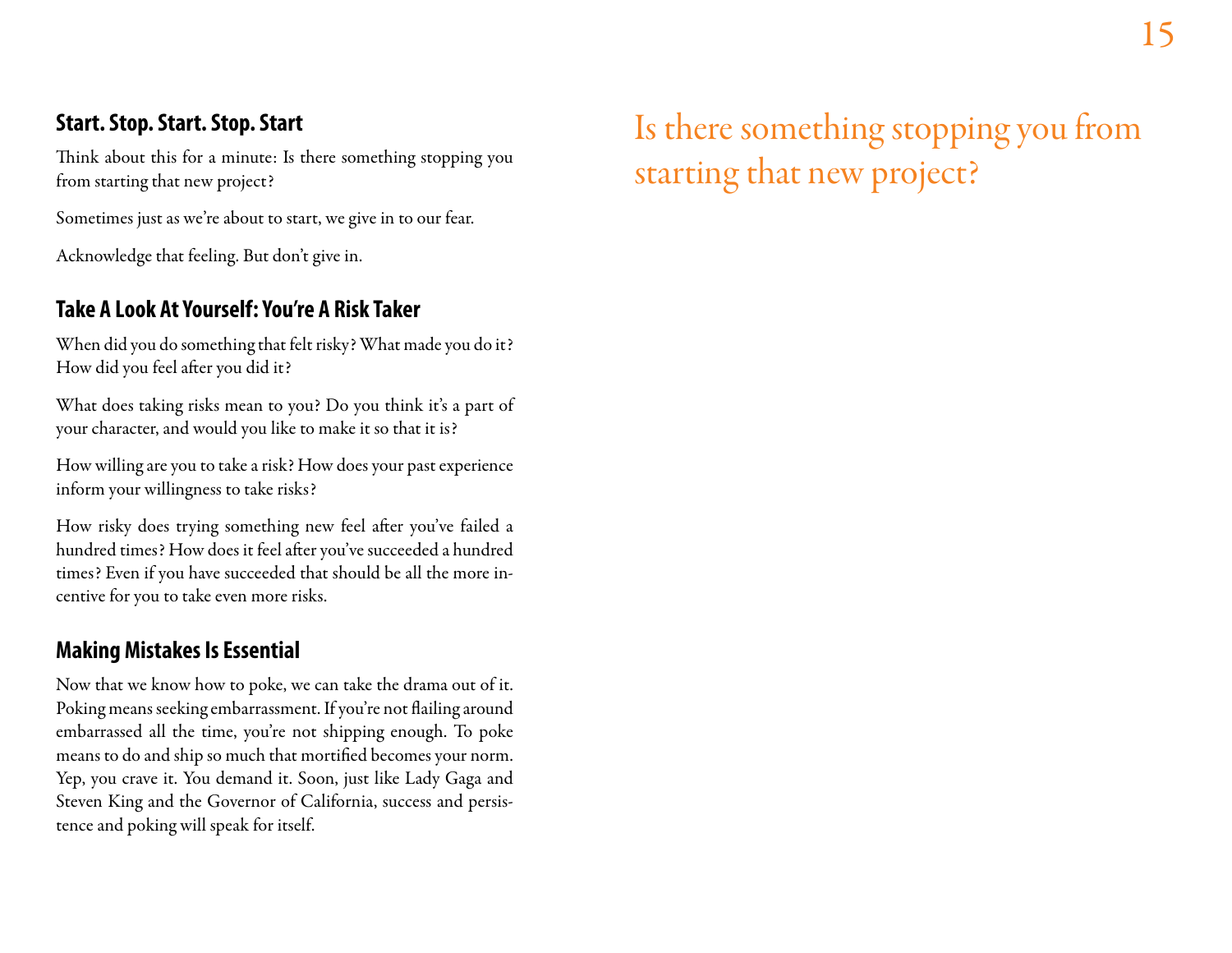Every innovation and accomplishment in our world started out with a long list of failures.

Mistakes are a part and parcel of poking. You have to experiment, and that means putting yourself out there, seeing what happens, taking a chance at not knowing what the outcome will be. Risk failing. In our acceptance that we'll fail, once or twice, maybe twenty times, we'll get to a place where failing is natural, and we accept it as so. Once we do this, we're more powerful and increase the chance of an eventual success.

#### **Ever Been Called A Failure? You're In Good Company**

In *Poke the Box*, there's a list of famous people who failed many times, including Harlan Ellison, Steve Carrell, Oprah Winfrey, Richard Wright, Mark Cuban, Mehmet Oz, George Orwell, Michael Bloomberg, Nan Talese, and it goes on and on.

You don't need to be famous to fail, but it's nice to know that even the most successful among us started out probably right here.

Did that list surprise you? Wouldn't you like to be included? It takes guts to constantly and consistently fail, and that's what it takes to be the Walt Disney's and Gloria Steinem's of the world. A long list of failures, a large dose of resilience, and the ability to keep starting.

# *Who we are never changes. Who we think we are does.*

*Mary S. Almanac*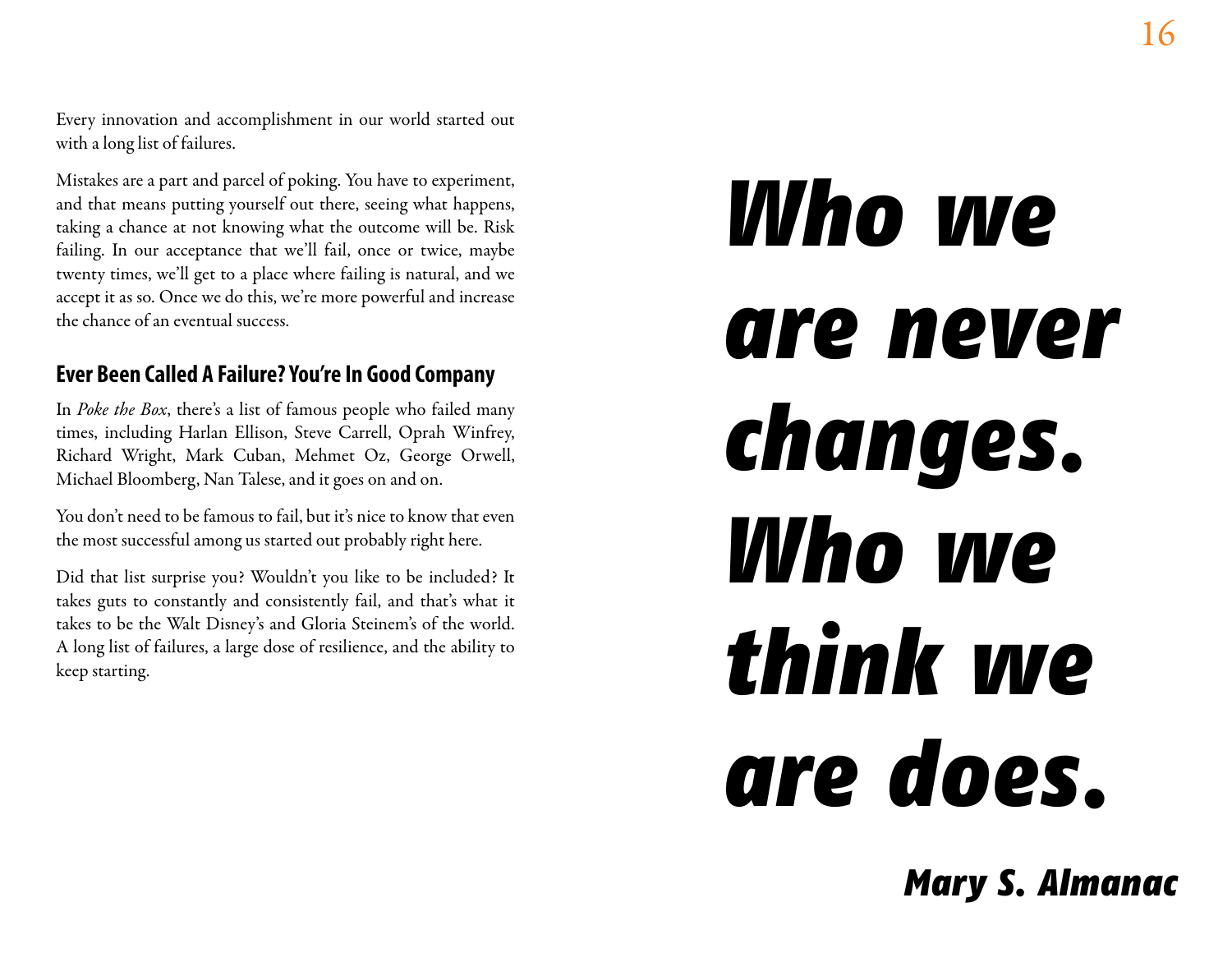#### **Celebrate!**

When we succeed, we pat ourselves on the back, yet when we fail we often get frustrated and grow ever more fearful of trying again. Can celebrating the guts it took to fail help combat the normal stuff that comes up when we don't succeed?

Do you know someone who has a long list of failures who is now happy personally and professionally? Why do you think they're successful now?

Certainly making some mistakes is easier than making others. For example, those that don't cost us much—financially or emotionally. Similarly it might be easier to take risks when the consequences reveal themselves more immediately—such as telling your mother in law that she is a lousy cook. For others, when the distance between action and outcome is longer the risk is more appealing.

#### What is your favorite failure and why?

Do you feel better about making certain mistakes over others?

What are some of the biggest mistakes you've made, personally or professionally?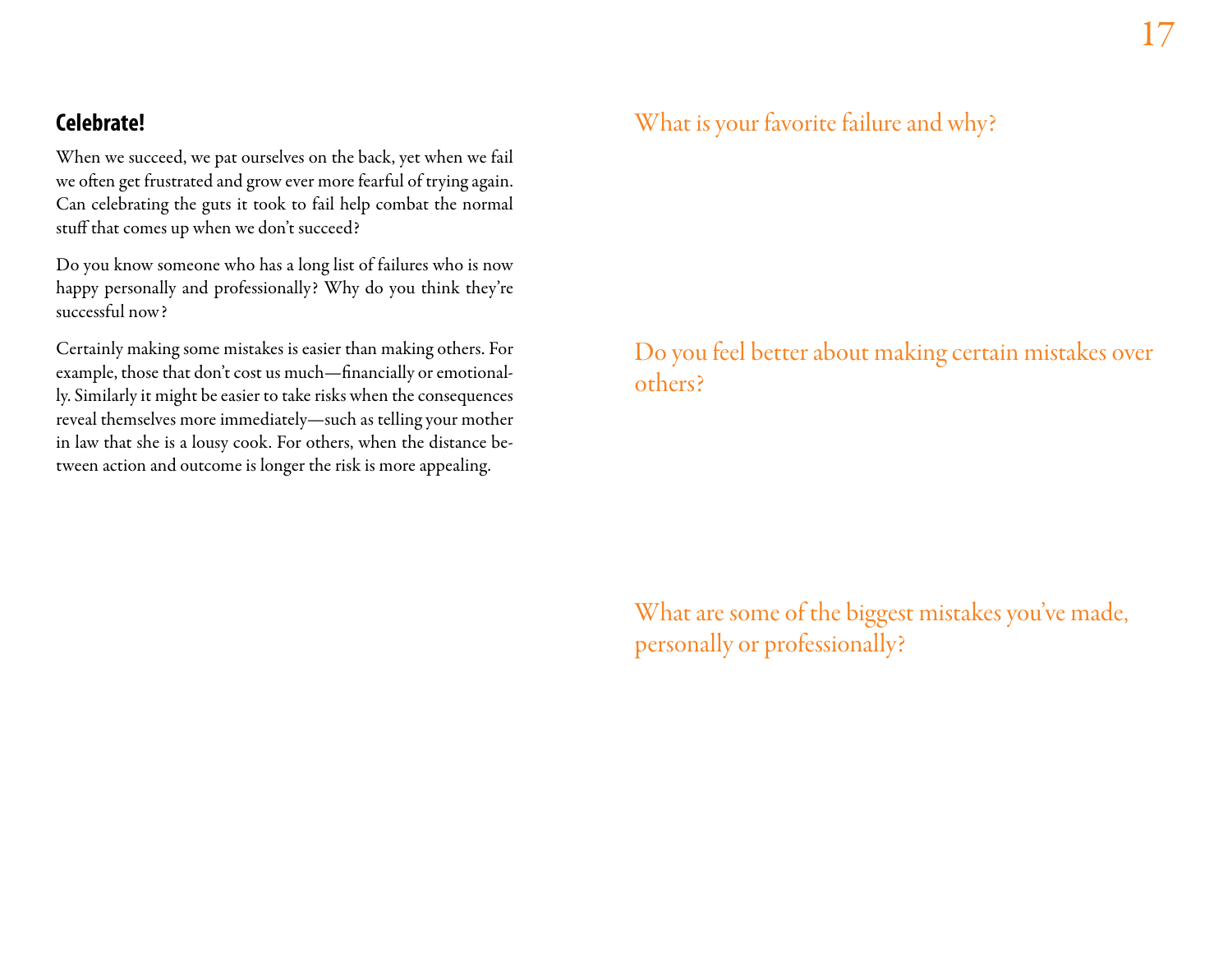#### **I'm No Good At This**

Many of us don't take initiative because we're afraid we'll do it wrong, which is natural. When we encounter something new, it's our nature to want to be great right away. For many of us it is very, very hard to not know what we're doing or where exactly we are going.

The great thing about poking the box is that the only way to get better is with practice. Be curious. Try, try again. Learn from your mistakes. Be patient. One day you'll be a pro. Until then, start again.

#### **Let's Get Good At This**

Start initiating things—projects, outings, ways to make your office better—without waiting to be told to do so.

Start writing the proposal for your book without thinking about an agent. Start cooking eggs even if you can't make them runny like the kids want. Listen to your dad more even though he probably won't notice you're listening.

Poking the box is all about initiating change, both large and small (hint: starting small is easier and often leads to big successes).

To poke is to push yourself to start. Anything.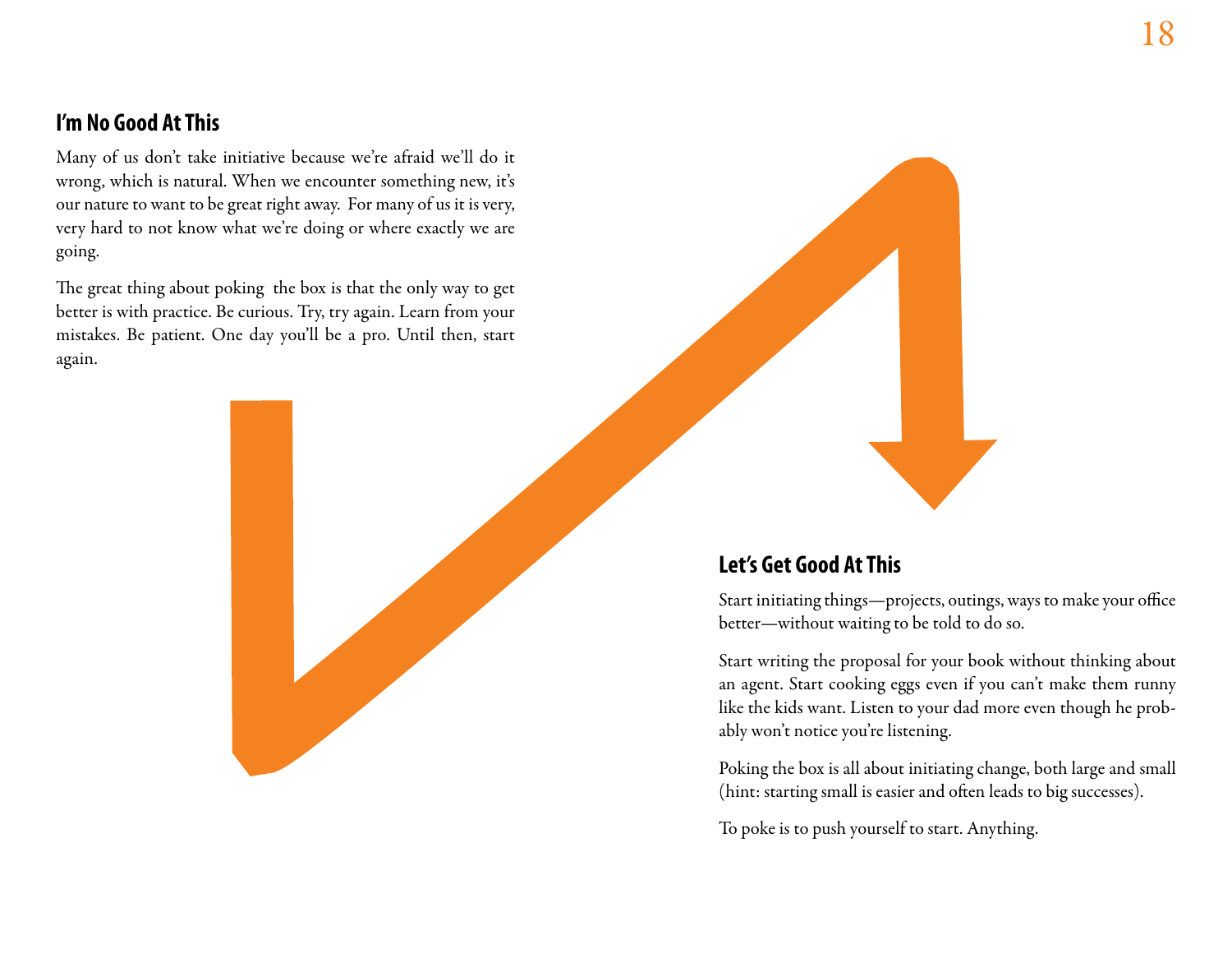#### **Where Do I Start?**

Is there an area of your life that needs poking? Can you make things better for you and those around you?

- If you never pick the restaurant, can you make reservations next time?
- Can you be the person in your family who exercises consistently?
- If you're laid back, can you start initiating and planning activities?
- If you wash the dishes every day and someone else cooks, can you switch roles?
- Can you start to solve the problem while other people are still talking about it?
- Can you say your idea at a meeting even though you'll be thought as strange?
- Can you apply for the job that you think is out of your reach?
- Can you propose that you work from home two days a week because the office noise is too distracting?
- Can you start on the project because you think it's a good idea even if you don't have buy-in from your boss?
- Can you organize the family reunion even though it will be stressful to do so?

Once we learn how to take initiative we see opportunities all around us.

### What are some small things you've taken charge of in your life?

### What compelled you to finally start?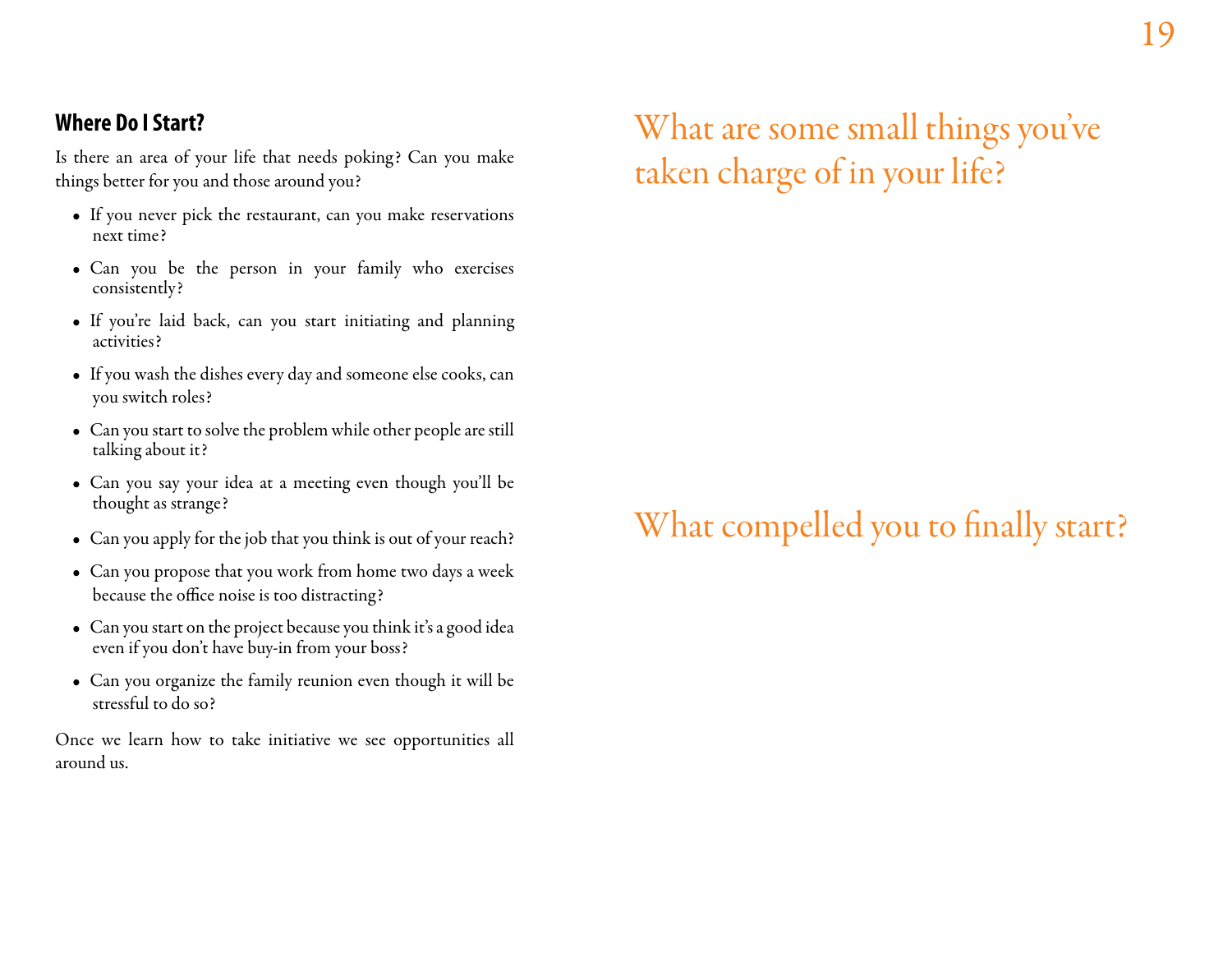#### **Start Here, Start Now**

Sometimes we do things unconsciously. We go along with societal "norms" when all we really want to do is take charge of the situation. It's time to start listening to that little voice inside of us that says "start now!"

When we start things we inspire others to do the same. We take the mystery (and the fear) out of poking when we experiment and try new things. There is no better way to lead than by example.

#### **Poking Is Crazy**

Thus when you poke, you're crazy.

Because it's not common, poking is often seen as disruptive, abnormal or inappropriate. When you experiment and the people around you want to do so but don't, you're seen as an outsider, an infidel. They're scared (just like you) but poking is your game you're doing it anyway, no matter what. It's hard at first but the more you begin to do the things you want, to push yourself, it won't matter what the people around you think. When you start something there is almost always instant gratification. Just knowing that you're capable of creating something new is empowering.

Have you ever received support from someone who really wanted to start something but couldn't do it alone?

Once poking makes you happy, you'll keep on doing it despite what others say. And you'll find yourself encouraging others to do the same.

## *Do not go where the path may lead, go instead where there is no path and leave a trail.*

*Ralph Waldo Emerson*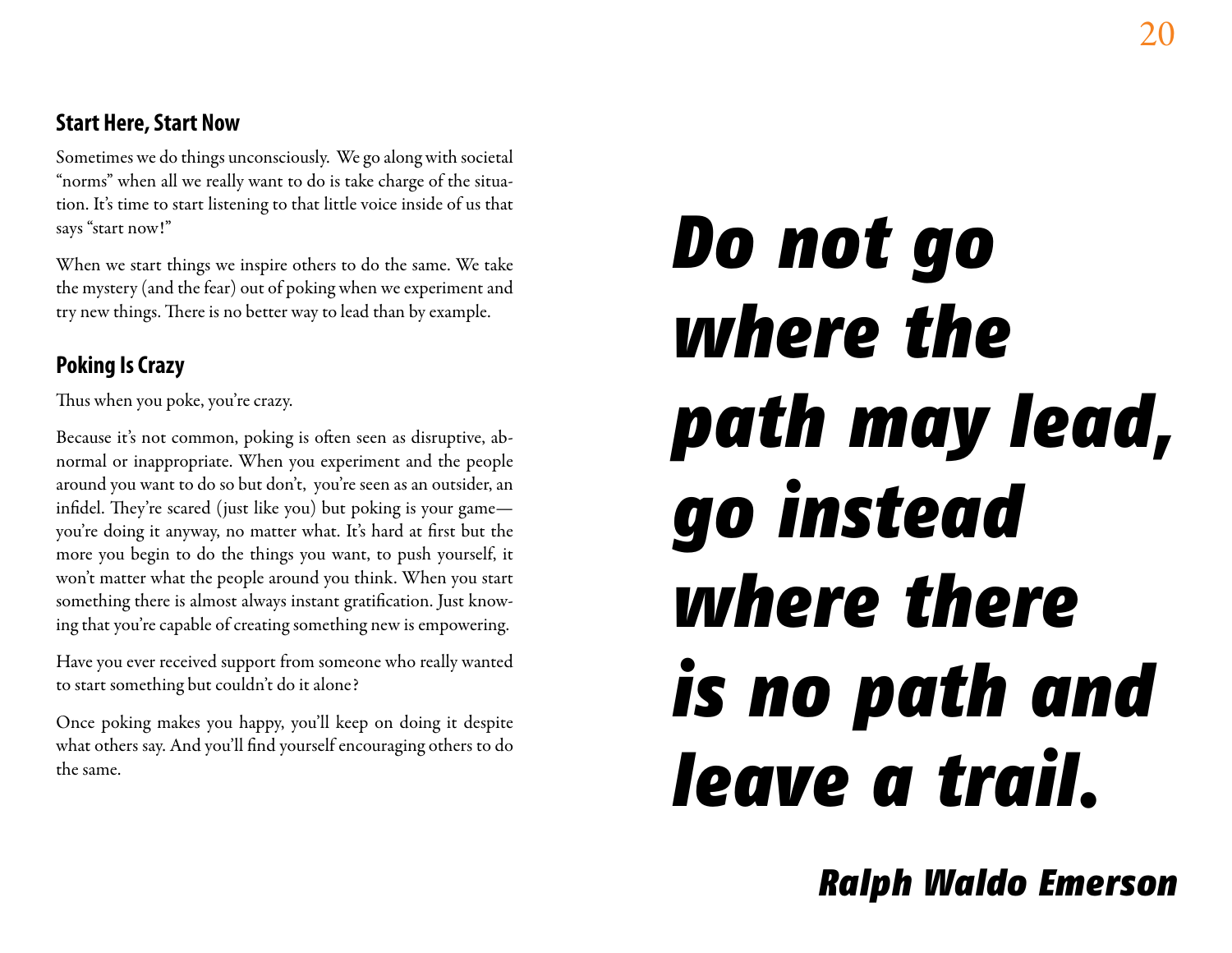#### **Celebrate Your Milestones**

Celebrate the progress you make after starting.

List small milestones you'd like to honor and then really give yourself the attention you deserve for accomplishing them.

List small milestones you'd like to honor

What will you do when your initiative is successful?

When was the last time you were delighted by the results of something you started?

## *To thine own self be true, And it must follow, as the night the day, Thou canst not then be false to any man.*

*William Shakespeare*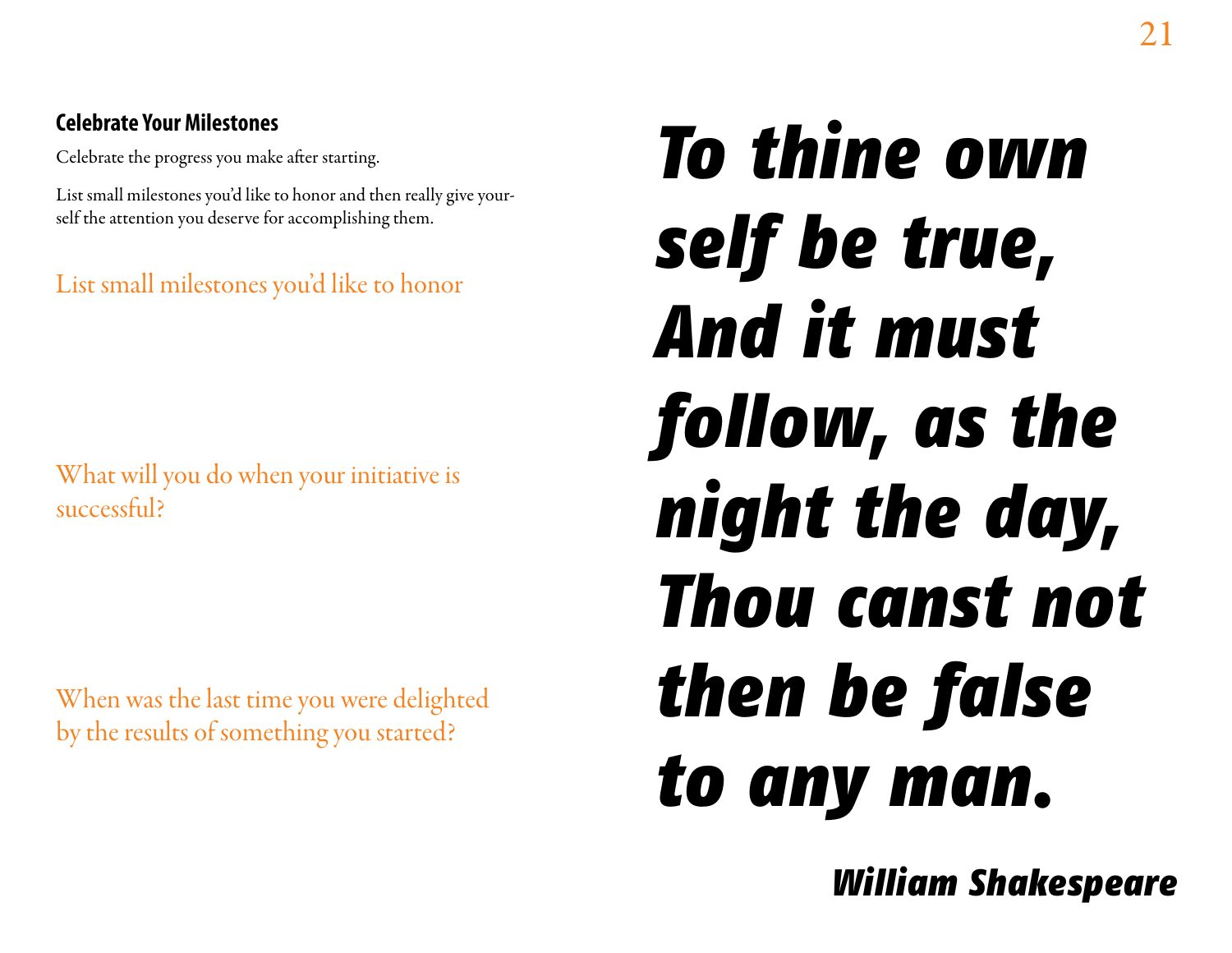#### **Go. Change The World**

If you were invited to give "the talk of your life" as TED talks invite us to do—what would it be about?

What would you want to teach others? What would you personally want to learn from the experience?

If you were given the opportunity to start something that could change the world, what would it be?

What will the world look like once you take initiative?

Why are you waiting to start? What are you waiting for?